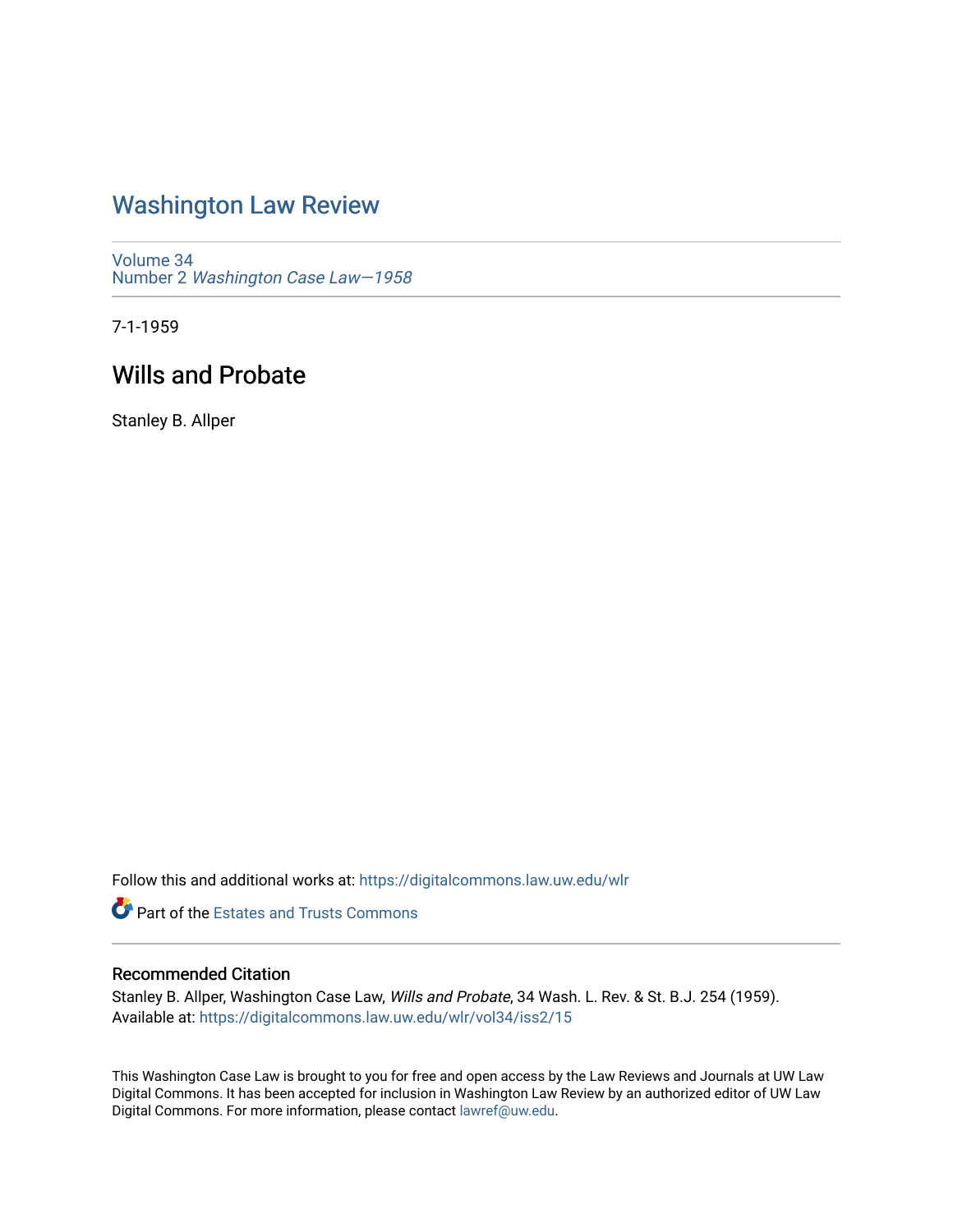[Vol. 34

*HELD,* Order for a new trial for plaintiff child affirmed. Order denying plaintiff parents a new trial reversed. In upholding the order for a new trial for the plaintiff child, the court relied upon *Von Saxe v. Barnett,* **125** Wash. 639, 217 Pac. 62 (1923), and applied the following rules: (a) under six years of age, there is a conclusive presumption that a child is incapable of contributory negligence; (b) six to fourteen, there is a prima facie presumption against contributory negligence; (c) over fourteen, the infant bears the burden of showing lack of capacity. As to the parents' motion for a new trial, the court held that, as a matter of law, in the absence of knowledge of special danger in so doing, parents are not guilty of contributory negligence in perwitting their five-year-old children to play outside without constant supervision.

Negligence-Guest Statute-Payment, What Constitutes. In *Woolery v. Shearer,* **153** Wash. Dec. 141, **332** P.2d **236** (1958), the plaintiff sought to recover for injuries sustained **by** his wife while riding in the defendant's pickup truck. Defendant, halfbrother of the injured wife, interposed the host-guest statute. Plaintiff sought to overcome the defense **by** a showing that his wife was in defendant's truck returning from a meeting where they had discussed with an attorney her appointment as guardian of their mother. Since the guardianship would give the wife access to a bank account and enable her to aid defendant in his business, plaintiff contended that payment had been established and that his wife was not a guest within the meaning of the statute.

The trial court gave judgment for the plaintiff, and on appeal the supreme court reversed, holding that the mere hope of obtaining a benefit, when uncommunicated to the passenger, does not constitute payment within the contemplation of the statute. The unanimous departmental decision indicated no desire to extend construction of the "payment" clause beyond the limits defined in earlier cases. The court found that plaintiff's argument fell short of the test suggested in *Fuller v. Tucker,* 4 Wn.2d 426, **103 P.2d** 1086 (1940), that the transportation must be motivated **by** the expectation of a tangible business benefit. In answer to plaintiff's contention that an agreement regarding the anticipated payment is not necessary, the court properly distinguished *Scholz v. Leuer,* 7 Wn.2d 76, **109** P.2d 294 (1941), as being a case in which "the anticipated payment was received during the course of the transportation."

The case illustrates the consistency of the court in literally interpreting the "payment" exception of the statute and adds to the substantial body of case law supporting this interpretation.

### WILLS **AND** PROBATE

Executors and Administrators-Accountability of Administratrix for Rental Value of Residence. **A** solution to a troublesome problem which had recurred in the Washington court for over half a century was recently advanced in *In re Kruse's Estate.'* The question, abstractly, is whether a surving spouse, who is also administratrix, must account to the estate for the rental value of her occupancy of the family residence when she has no independent claim against the estate and when she is entitled to an award in **lieu** of homestead of a partial but substantial interest in the residence. The court answered that, as a matter of basic policy, she need not.

**<sup>1 152</sup>** Wash. Dec. 290, 324 P.2d 1088 (1958).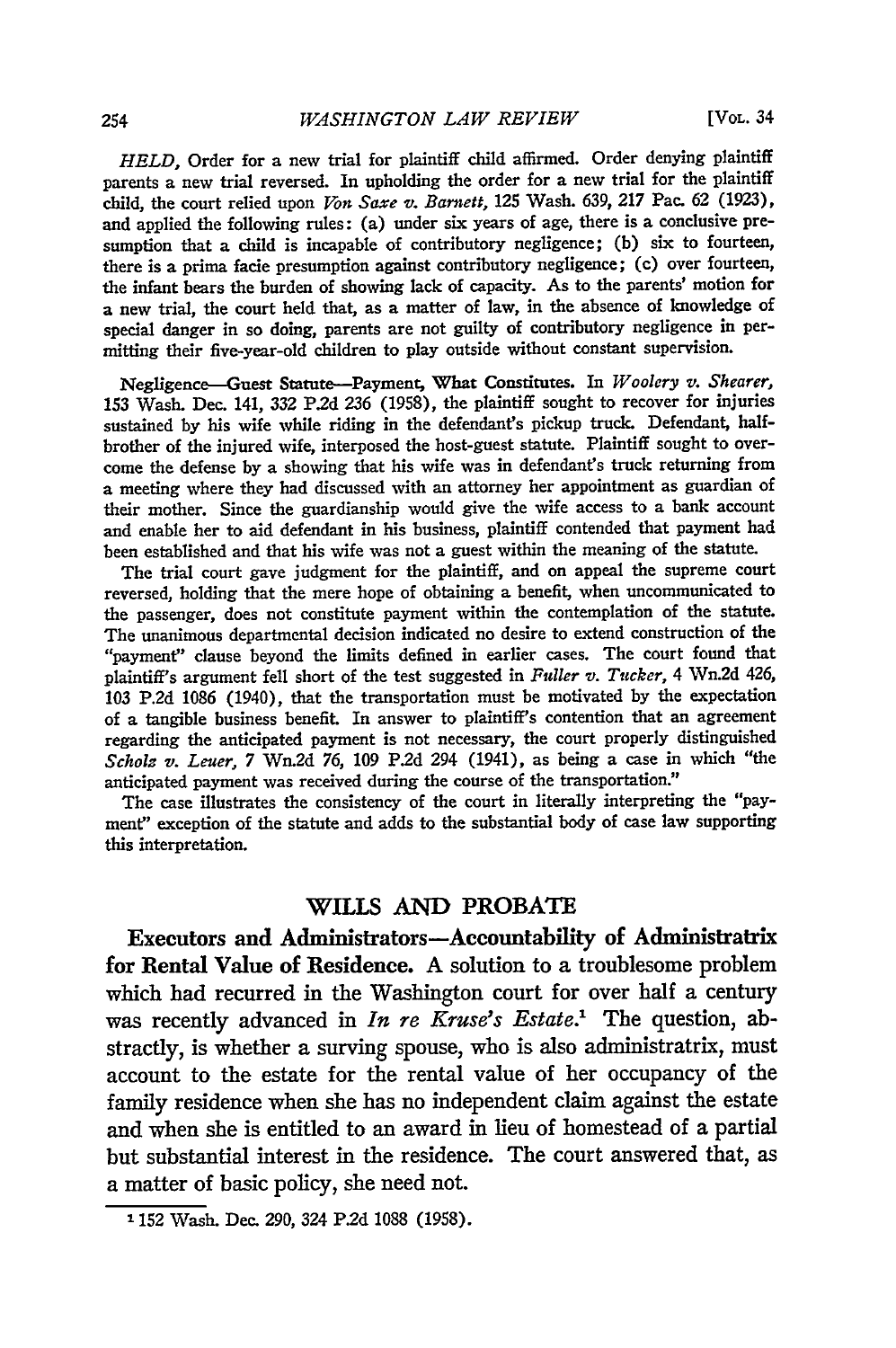Respondent had been married to the decedent for three years before he died intestate in 1956. He left two sons by a former marriage, appellants in the instant case, who contested approval of the final accounting. Respondent was appointed administratrix and proceeded to wind up the estate in reasonably2 approvable fashion. The court set aside to her, as property in lieu of homestead, an undivided 78.87 per cent interest in the residence.

Appellants' controverted contention was that the court failed to require respondent to account to the estate for the reasonable rental value of the family residence, which she occupied during her term as administratrix. Th court held that the administratrix did not need to account for such rental value, especially since at all times after decedent's death she had a right to have a substantial part of the property set aside to her in lieu of homestead.

Since 1902 the Washington court has been confronted with a form of this problem on several occasions, but the present case marks its initial appearance in such shape that a direct answer was required. Appellants relied upon three cases,<sup>3</sup> which, on first impression, might be thought to support their view. The court considered each of the three and was able to distinguish them on their facts from the instant case. As will be shown, the distinctions derived are not directly in point.

*In re Alfstad's Estate4* held that a sister was accountable as administratrix to the estate for the rental value of business property. The property, a small-town hotel and saloon, was of a different nature from the property in the *Kruse* case, as its purpose was the production of income. Further, the administratrix in *Alfstad* was held accountable for rental value as an offset to a claim she made against the estate for expenditures for improvements to the property. She was not entitled to an award in lieu of homestead. On those grounds the *Alfstad* fact pattern is distinguishable.

As the court in the *Kruse* case recognizes, appellants' contention was not before the court in *In re Foster's Estate*,<sup>5</sup> where a dictum

<sup>2</sup> Appellants contested approval of a five months' extension of family allowance and urged that a final accounting and distribution could have been made earlier. However, since the order was not appealed from at the time made, the court held it could not now be reviewed. The conclusion follows *In* re Schwarzwalter's Estate, 47 Wn.2d 119, **286 P.2d** 699 (1955).

*<sup>3</sup> It* re Alfstad's Estate, **27** Wash. 175, 67 Pac. 593 (1902) ; *In re* Foster's Estate, 139 Wash. 224, 246 Pac. **290** (1926) ; *In re* Hickman's Estate, 41 Wn2d 519, **250 P.2d** 524 (1952). 4 27 Wash. 175, 67 Pac. 593 (1902).

*<sup>6</sup>* 139 Wash. 224, *246* Pac. **290** (1926).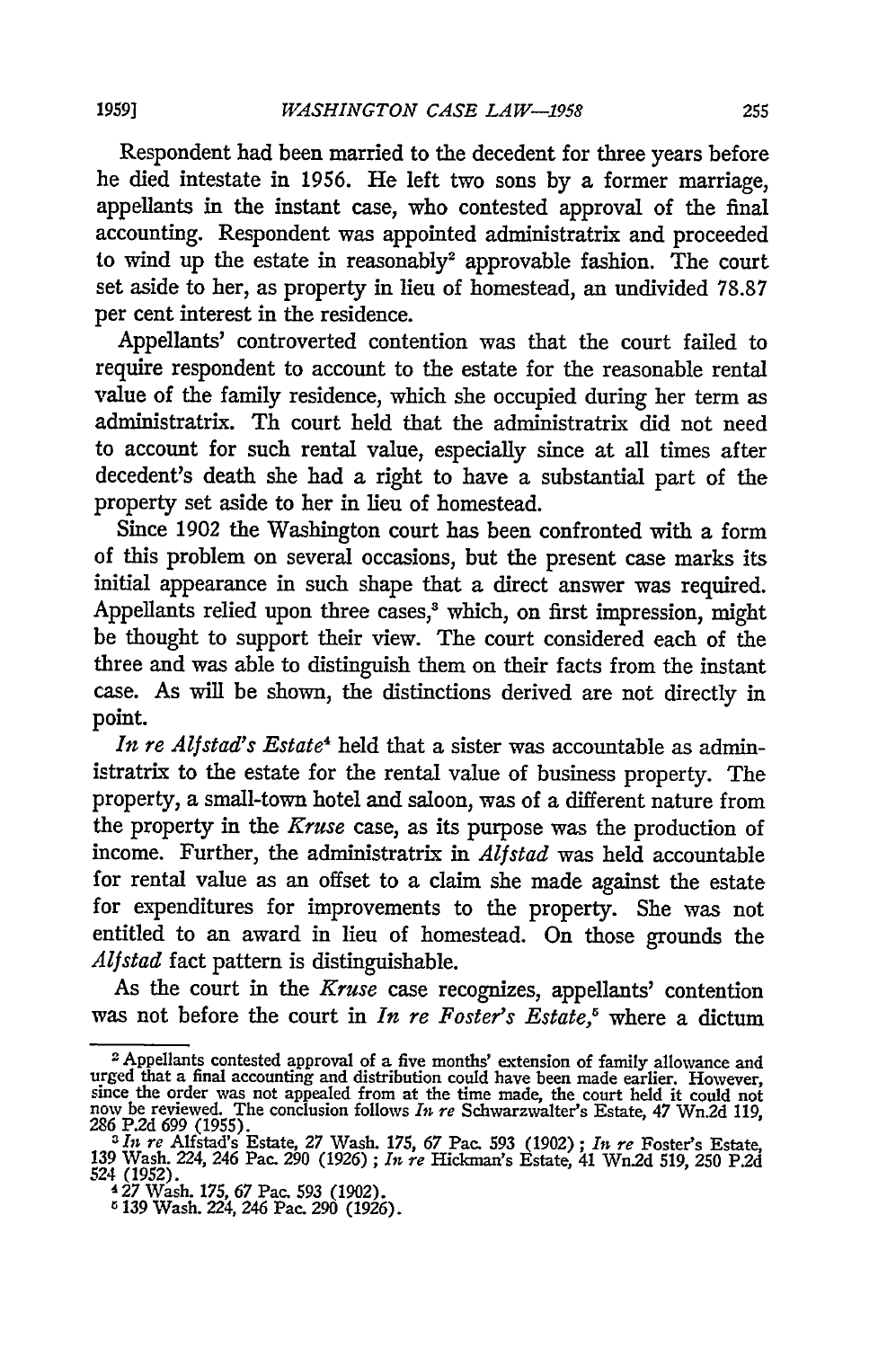appeared to the effect that where the decedent owned, in his separate right, an undivided one-half interest in a residence, the administratrix *might* be accountable to contenants to the extent of offsetting any claim she might have against the contenants, and to render an account of rental value to the estate, *if the circumstances justify.*

A further distinguishing factor was found to be present in *In re Hickman's Estate,'* where the surviving husband, executor under the wife's will, was held to account for the rental value of the residence which was the wife's separate property and which was devised to a third party. Again the charge for rental value was made to offset a community claim for improvements made to the property during marriage and paid for with community funds. The court chose to limit *Hickman* to its facts and, manifestly, there is a variance between it and the instant case factually.

The court's summary of the distinctions adduced was as follows:

In the instant case the property is not commercial income property, as discussed in *In re Alfstad's Estate, supra;* it was not owned by decedent as a contenant prior to death, together with other tenants in common, as in *In re Foster's Estate, supra;* it was not separate property of decedent otherwise disposed of **by** will, as in *In re Hickman's Estate, supra;* it was not subject to a claim for improvements placed thereon, as discussed in all three cases.7

Although discovering distinctions between the cases upon which appellants relied and the instant case, the court did not dispose of the crux of appellants' contention, which was simply that respondent lived in a house which was not her property and that she ought to have paid for the use of it. The court's answer was that she ought not to account, but no reason was advanced in support of this conclusion except to point out that the cases upon which appellants relied involved somewhat different facts.

Two avenues to the desired result may be suggested: (1) The award in lieu of homestead could relate back to the death of the intestate, to give the survivor a larger proportional interest than she would otherwise have had under the descent statute. This reasoning is purely fictional and does unnecessary violence to the concept of title.<sup>8</sup>  $(2)$ 

<sup>6 41</sup> Wn2d 519, **250 P.2d** 524 (1952).

**<sup>7 152</sup>** Wash. Dec. 290, 297, 324 P.2d 1088, 1092 (1958).

<sup>&</sup>lt;sup>8</sup> Under the descent statute, RCW 11.04.020, separate real property descends at death to the surviving spouse and the children as tenants in common. Where there are two or more children the wife receives by descent an und

The award in lieu of homestead realigns the proportionate interests of the tenants in common. To apply a relation-back rationale would be to infer that the realignment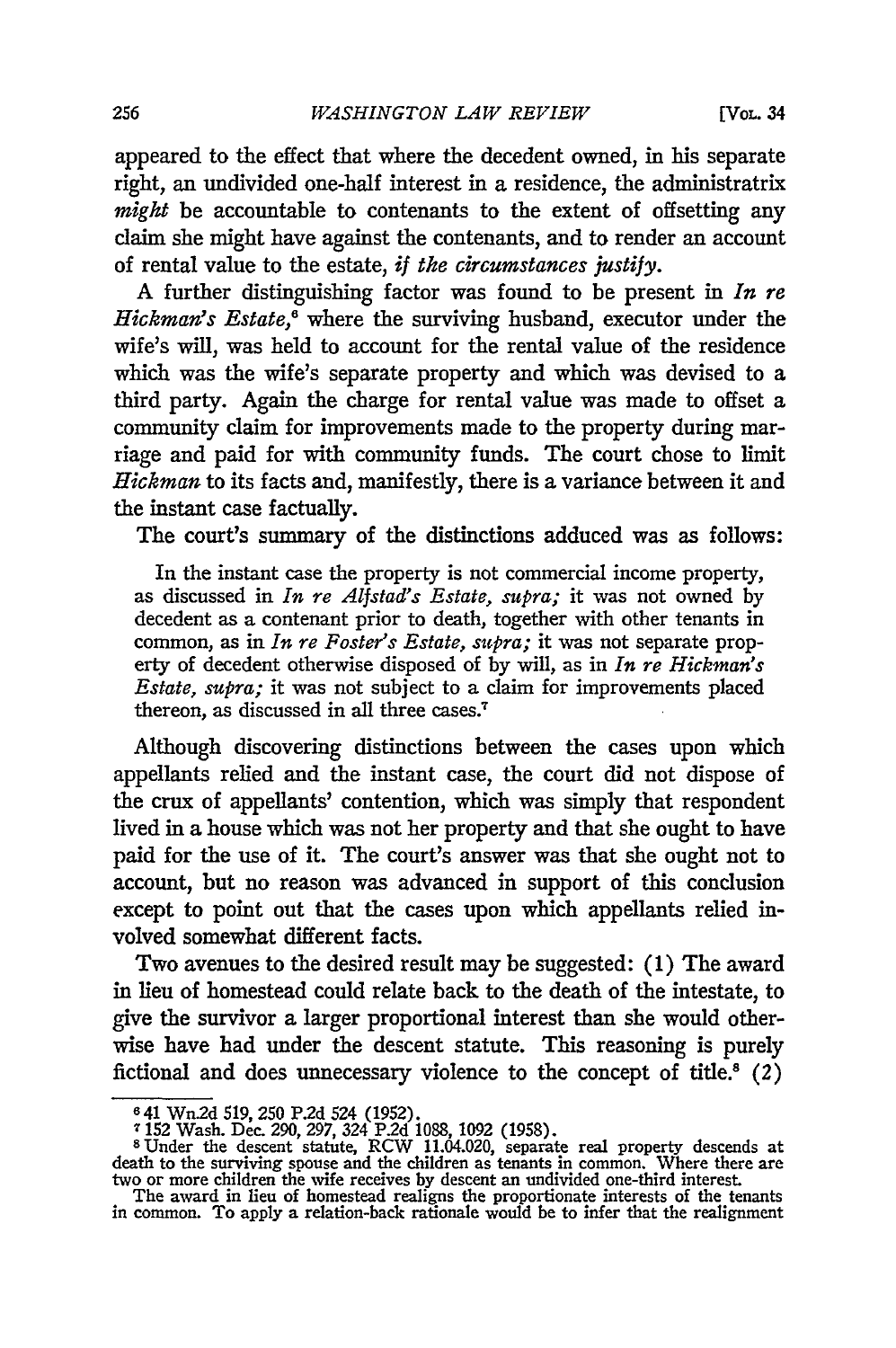Since the widow could have applied for sufficient family allowance under RCW 11.52.040 to provide rent of this house during the probate period, merely acting as a channel through which money was transferred from one pocket of the estate to another, the case achieves the same result, though in a less technically correct manner.

Quite apart from the logic of the decision, the result, viewed independently, seems desirable,<sup>9</sup> insofar as the widow's ultimate undivided interest in the property is concerned. Possibly she should still remain accountable for the rental value during administration of the portion she does not own. The widow-administratrix apparently acted in good faith, and it was reasonably foreseeable that she would eventually be awarded a substantial interest in the residence. Once the award has been made, she is not accountable to tenants in common for rental value of her own use, their remedy then being partition. Further, as a practical matter the problem under examination seldom arises unless hostility exists between the widow and the heirs."° Also, the amounts involved are usually small. Therefore, the nonliability of the surviving spouse will not ordinarily disturb the rights of the heirs to any appreciable degree and accords reasonably with ordinary concepts of justice.

The value of *In re Kruse's Estate* is that it suggests a simplification, acceptable to the supreme court, of what could be a knotty prob**lem** when a surviving spouse lives in the family residence during administration. The remaining question is, how large a percentage of interest in the dwelling does the spouse have to have to use it rentfree? **STANLEY** B. **ALLPER**

Probate-Award in Lieu of Homestead. *In re White's Estate,* **152** Wash. Dec. 133, 324 **P.2d 262 (1958).** *A* owned certain real property before her marriage to *B.* During their marriage, *B* gave *A* a quitclaim deed to the property. The parties separated, and *A* filed a declaration of homestead on her property in full compliance with the procedure outlined in the statutes of the state. *A* then died intestate, and *B* applied for an award in lieu of homestead under the provisions of **RCW 11.52.010,** which requires as a condition precedent to the granting of such an award that it "appear to the satisfaction of the court that no homestead has been claimed in the manner provided by law... **"** The lower court denied the petition of *B,* because he

retroactively became superimposed upon the statute, thus denying to it any effective- ness at all.

<sup>&</sup>lt;sup>9</sup> Authority in other jurisdictions is sparse but consistent. A widow-administratrix<br>was not required to account where she and her husband had together bought income<br>property during their marriage. Folev v. Engstrom. 247 (1956). But she was required to account for profits when she continued to operate decedent's liquor store after his death. *In re* Ridosh's Estate, 5 A.D.2d *67,* <sup>169</sup> **N.Y.S.2d** 54 **(1957). <sup>10</sup>**Note *9, supra.*